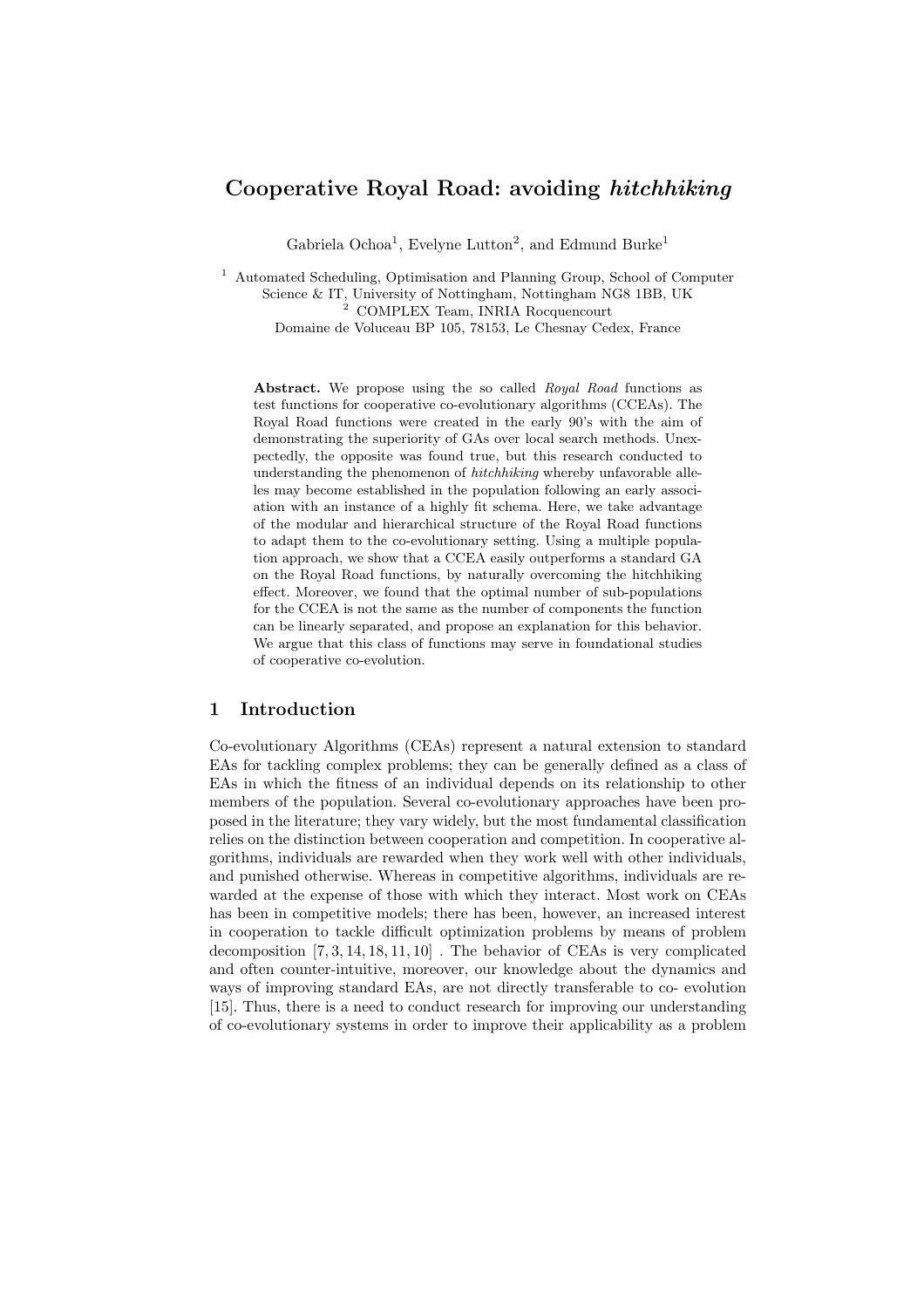solving tool. In this line of thinking, we propose using the so called Royal Road functions [13, 4] as test functions in cooperative co-evolution. The Royal Road functions were proposed with the aim of isolating some of the features of fitness landscapes thought to be most relevant to the performance of GAs. Surprisingly, it was found that a random-mutation hill climber significantly outperformed the GA on these functions. But this work leaded to understanding the phenomenon of hitchhiking in evolutionary search, whereby some deleterious alleles may become fixed in the population, after an early association with a highly fit schema. Cooperative co-evolutionary approaches are applied to decomposable problems; thus, we take advantage of the modular and hierarchical structure of the Royal Road test functions to adapt them to the co-evolutionary setting. We argue that these functions may serve in theoretical studies of cooperative co-evolution, since the landscape can be varied in a number of ways, and the global optimum and all possible fitness values are known in advance. It would also be possible to study the dynamics of the search process by tracing the ontogenies of individual building blocks. Moreover, these functions may be decomposed in several ways (including one or more blocks on each sub-component), which made them useful in studies testing the automated emergence of co-adapted components [18]. This study also makes a comparison between a standard and a cooperative evolutionary algorithm on several instances of the Royal Road functions. The cooperative algorithm explores all the alternative problem decompositions possible with the modular Royal Road functions. Our results show a clear advantage of the cooperative algorithm in this scenario, and we go further to analyze why this is the case. This analysis leads us to revisit the hitchhiking effect and the building blocks hypothesis in GAs.

Next section gives a brief overview on cooperative co-evolution, distinguishing between single and multiple populations approaches, and describing some test problems used so far when studying cooperative co-evolution. Thereafter, section 3, introduces the Royal Road functions and describes the hitchhiking phenomenon. The methods section (section 4), describes the algorithms and parameter settings used, whilst section 5 presents and analyzes our results. Finally, section 6 summarizes our findings and suggests directions for future work.

# 2 Cooperative co-evolution

Previous work on extending EAs to allow cooperative co-evolution can be divided into approaches that have a single population of interbreeding individuals, and those that maintain multiple interacting populations.

Single population approaches: The earliest single-population method that extended the basic evolutionary model to allow the emergence of co-adapted subcomponents was the classifier system [6]; which is a rule-based learning paradigm that evolves fixed length stimulus-response rules. An interesting generalization of this paradigm for solving complex problems was proposed in [1], where an aggregation of multiple individuals (in a single population)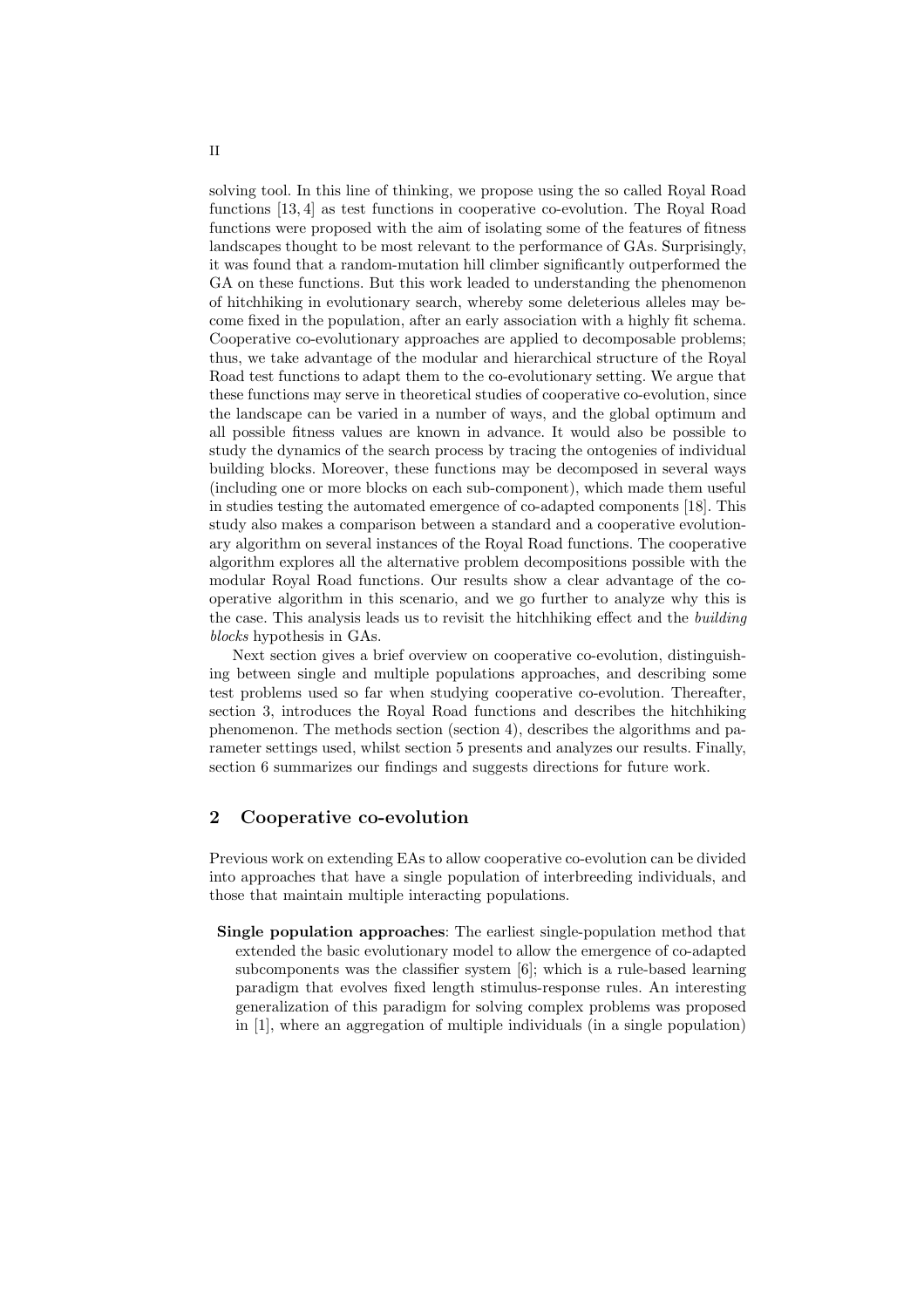is considered for solving the inverse problem for Iterated Function Systems (IFS). In this approach, that has been termed Parisian Evolution, an additional fitness measure (a "local" fitness) is used to independently evaluate the subcomponents during the search process, while a "global" fitness is used at each generation to gauge the progress of the aggregate solution. This scheme is well suited for incorporating additional or incomplete information about the searched solution. However, in order to avoid trivial and degenerate solutions a special mechanism for maintaining the population diversity should be devised. Successful applications of the Parisian Approach can be found in the image analysis and signal processing literature [11, 2]; and in data retrieval applications [10].

Multiple population approaches: The first to apply a multi-species cooperative co-evolutionary approach to tackle a difficult optimization problem were Husbands and Mill [8, 7] who successfully co-evolved job-shop schedules, using a parallel distributed algorithm. A few years later, the work by Potter and De Jong [16] helped to popularize the idea of cooperative coevolution as an optimisation tool. The authors devised a multiple populations' framework where a decomposition of the problem into subcomponents should be identified. Each component is, then, assigned to a subpopulation that evolves simultaneously but in isolation to the other subpopulations. The fitness of an individual in a given subpopulation is calculated after selecting collaborators from the other subpopulation in order to form a complete solution. Notice that diversity in the ecosystem is in this framework naturally achieved through maintaining genetically isolated populations. This framework has been further analyzed [22] by considering a relationship between cooperative co-evolution and evolutionary game theory, and thus studying it from a dynamical systems perspective. From the problem-solving point of view, multi-species cooperative co-evolution has been applied to neural network and concept learning [14, 17, 18]; and to inventory control optimization [3].

### 2.1 Abstract test functions

Most foundational empirical studies of cooperative co-evolution have used non linear function optimization as benchmark problems [16], [22]. These problems are well suited for cooperative co-evolution, since a natural decomposition is straightforward: each subpopulation represents a particular variable of the function. In [14], much simpler functions (oneRidge and twoRidges) are studied. In his dissertation [15], Potter used several test functions including, a simple binary string covering task, continuous nonlinear functions, and Kauffman's coupled NK landscapes: NKC [9]. In a further, more theoretically oriented PhD dissertation, Wiegand [21] used cooperative versions of test functions such as: the OneMax, LeadingOnes, and Trap functions.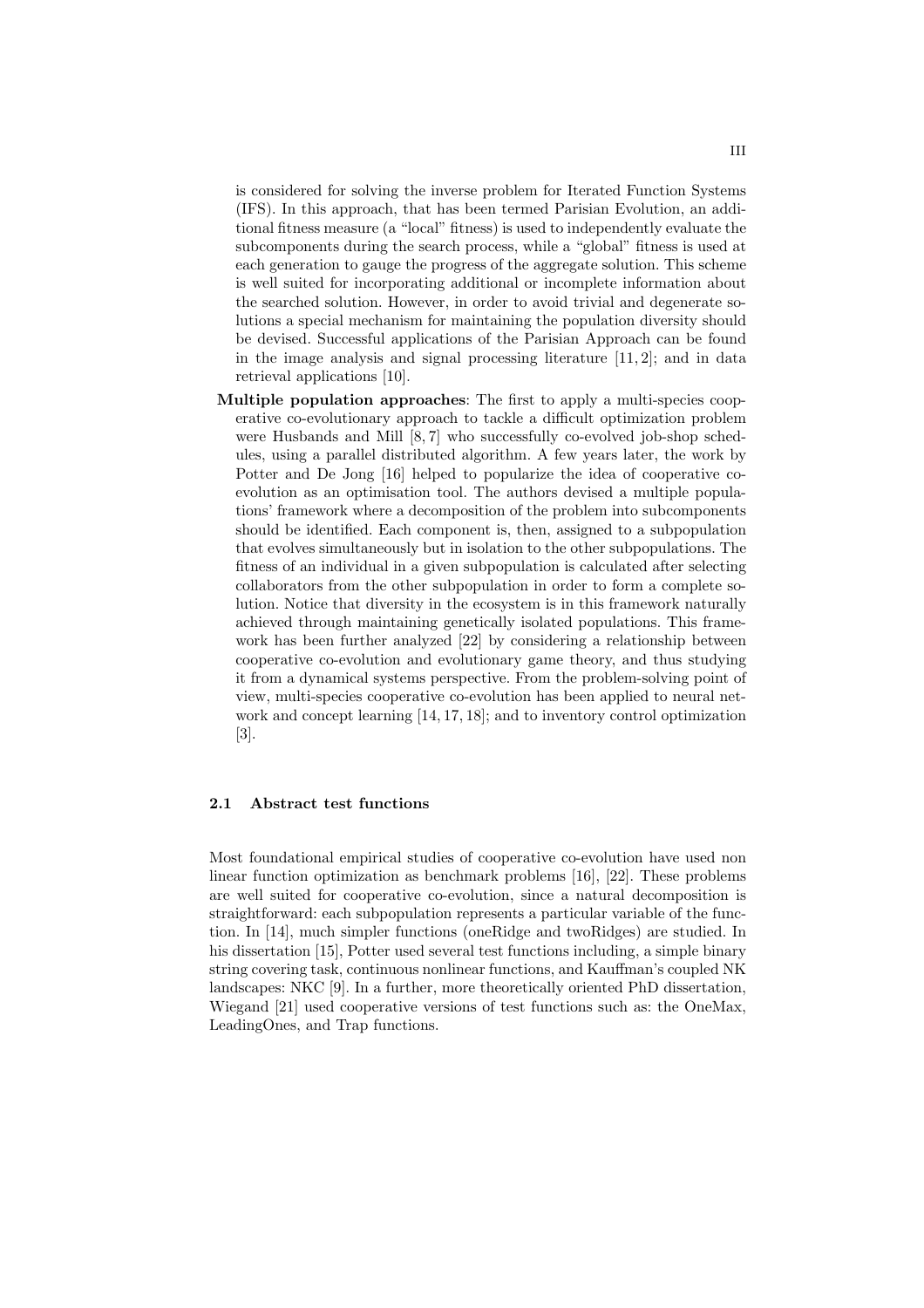## 3 Royal Road functions and the hitchhiking effect

The building-block hypothesis [5] states that the GA works well when short, low-order, highly-fit schemata (building blocks) recombine to form even more highly-fit, higher-order schemata. Thus, GA's search power has been attributed mainly to this ability to produce increasingly fitter partial solutions by combining hierarchies of building-blocks. Despite recent criticism, empirical evidence, and theoretical arguments against the building-blocks hypothesis [19], the study of schemata has been fundamental in our understanding of GAs. The first empirical counter-evidence against the building-block hypothesis was produced by Holland himself, in collaboration with Mitchell and Forrest [13, 4]. They created the Royal Road functions, which highlight one feature of landscapes: hierarchy of schemata, in order to demonstrate the superiority of GAs (and hence the usefulness of recombination) over local search methods such as hill-climbing. Unexpectedly, their results demonstrated the opposite: a commonly used hill-climbing scheme (random-mutation hill-climbing, RMHC) significantly outperformed the GA on these functions. In RMHC, a string is randomly generated and its fitness is evaluated. The string is then mutated (bit flip) at a randomly chosen position, and the new fitness is evaluated. If the new string has an equal or higher fitness, it replaces the old string. This procedure is iterated until the optimum has been found or a maximum number of evaluations is reached, it is ideal for the Royal Road functions, since it traverses the "plateaus" and reaches the successive fitness levels. However, the algorithm (as any other hill-climber) will have problems with any function with many local minima.

The authors [13, 4] also found that although crossover contributes to GA performance on the Royal Road functions, there was a detrimental role of "stepping stones" - fit intermediate-order schemata obtained by recombining fit low-order schemata. The explanation suggested for these unexpected results lies on the phenomenon of hitchhiking (or spurious correlation), which they describe as follows [12]: "once an instance of a higher-order schema is discovered, its high fitness allows the schema to spread quickly in the population, with 0s in other positions in the string hitchhiking along with the 1s in the schema's defined positions. This slows down the discovery of schema's defined positions. Hitchhiking can in general be a serious bottleneck for the GA."

#### 3.1 Functions R1 and R2

To construct a Royal Road function [4], an optimum string is selected and broken up into a number of small building blocks. Then, values are assigned to each loworder schema and each possible intermediate combination of low-order schemata. Those values are, thereafter, used to compute the fitness of a bit string  $x$  in terms of the schemata of which it is an instance

The function  $R1$  (Figure 1) is computed as follows: a bit string x gets 8 points added to its fitness for each of the given order-8 schemata  $(s_i, i = 1..8)$ of which it is an instance. For example, if  $x$  contains exactly two of the order-8 building blocks, then  $R1(x) = 16$ . Similarly,  $R1(1111) = 64$ . More generally,

IV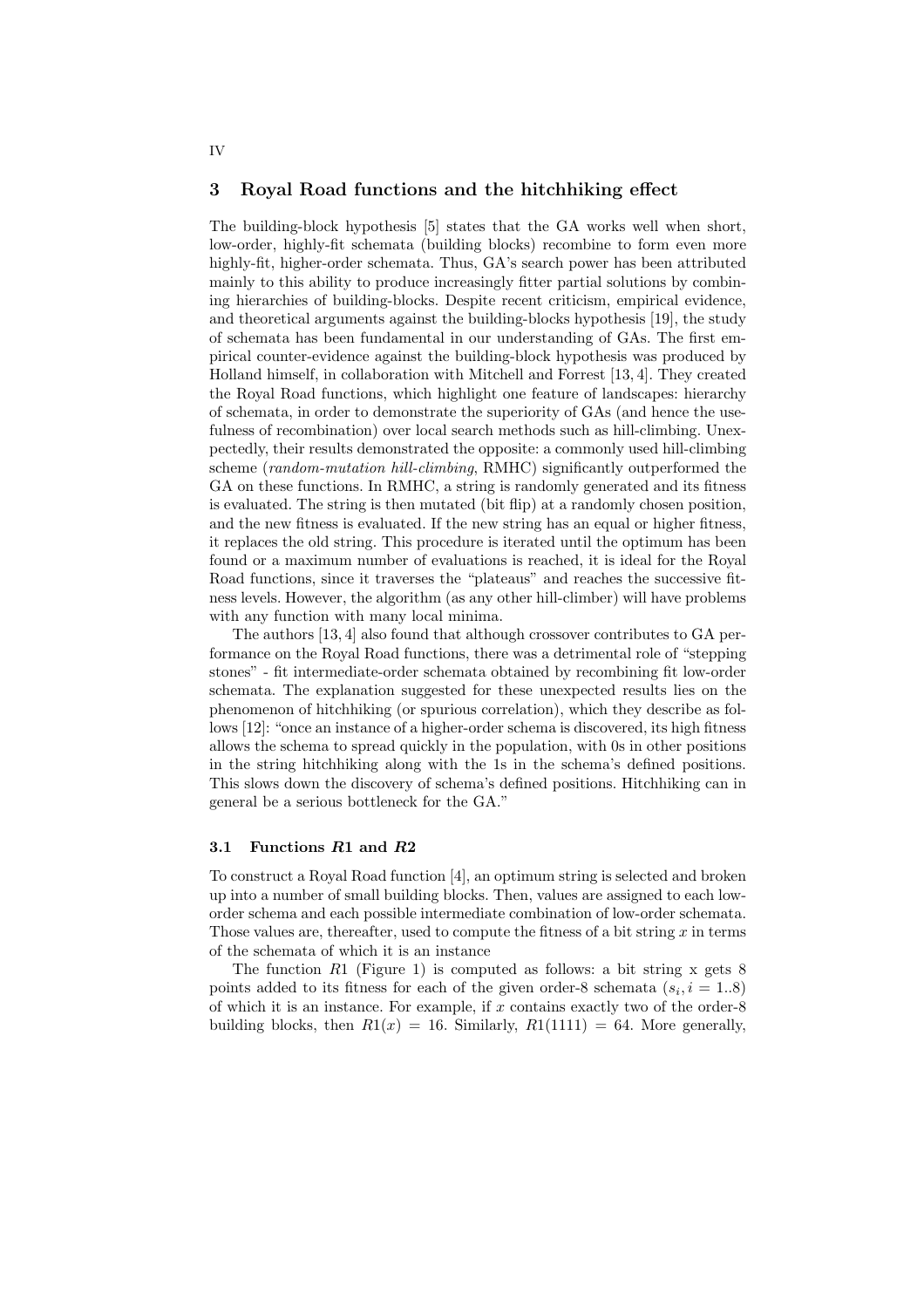|  | $s_1 = 1111111^{**************************************************************$ |  |  |
|--|---------------------------------------------------------------------------------|--|--|
|  |                                                                                 |  |  |
|  |                                                                                 |  |  |
|  |                                                                                 |  |  |
|  |                                                                                 |  |  |
|  |                                                                                 |  |  |
|  |                                                                                 |  |  |
|  |                                                                                 |  |  |
|  |                                                                                 |  |  |
|  |                                                                                 |  |  |

Fig. 1. Royal Road function R1 An optimal string is broken into 8 building-blocks.

 $R1(x)$  is the sum of the coefficients cs corresponding to each given schema of which  $x$  is an instance. Here cs is equal to order(s). The fitness contribution from an intermediate stepping stone (such as the combination of  $s_1$  and  $s_3$  in Figure 1) is thus a linear combination of the fitness contribution of the lower-level components.

In  $R2$ , the fitness contribution of some intermediate stepping stones is much higher (Figure 2). Fitness in  $R2$  is calculated as in  $R1$ : the sum of the coefficients corresponding to each schema (s1 - s14) of which a string is an instance. For example,  $R2(1111111100011111111) = 16$ , since the string is an instance of both s1 and s8, but  $R2(11111111111111000) = 32$ , because the string is an instance of  $s_1$ ,  $s_2$ , and  $s_9$ . Thus, a string's fitness depends not only on the number of 8-bit schemata to which it belongs, but also on their positions in the string. The optimum string 11111111 1 has fitness 192, because the string is an instance of each schema in the list.

| $s_9 = 111111111111111*****************************************************; c_9 = 16$ |  |
|----------------------------------------------------------------------------------------|--|
|                                                                                        |  |
|                                                                                        |  |
|                                                                                        |  |
|                                                                                        |  |
|                                                                                        |  |
|                                                                                        |  |

Fig. 2. Royal Road Function R2. Some intermediate schemata are added to the those in  $R1.$  Namely,  $s_9 \ldots s_{14}$ .

In [13], the authors expected the GA to perform better (i.e. find the optimum more quickly) on R2 than on R1, because in R2 there is a clear path via crossover from pairs of the initial order-8 schemata  $(s_1 - s_8)$  to the four order-16 schemata  $(s_9 - s_{12})$ , and from there to the two order-32 schemata  $(s_{13}$  and  $s_{14})$ , and finally to the optimum  $(s_{opt})$ . They believed that the presence of this stronger path would speed up the GA's discovery of the optimum, but their experiments showed the opposite: the GA performed significantly better on R1 than on R2.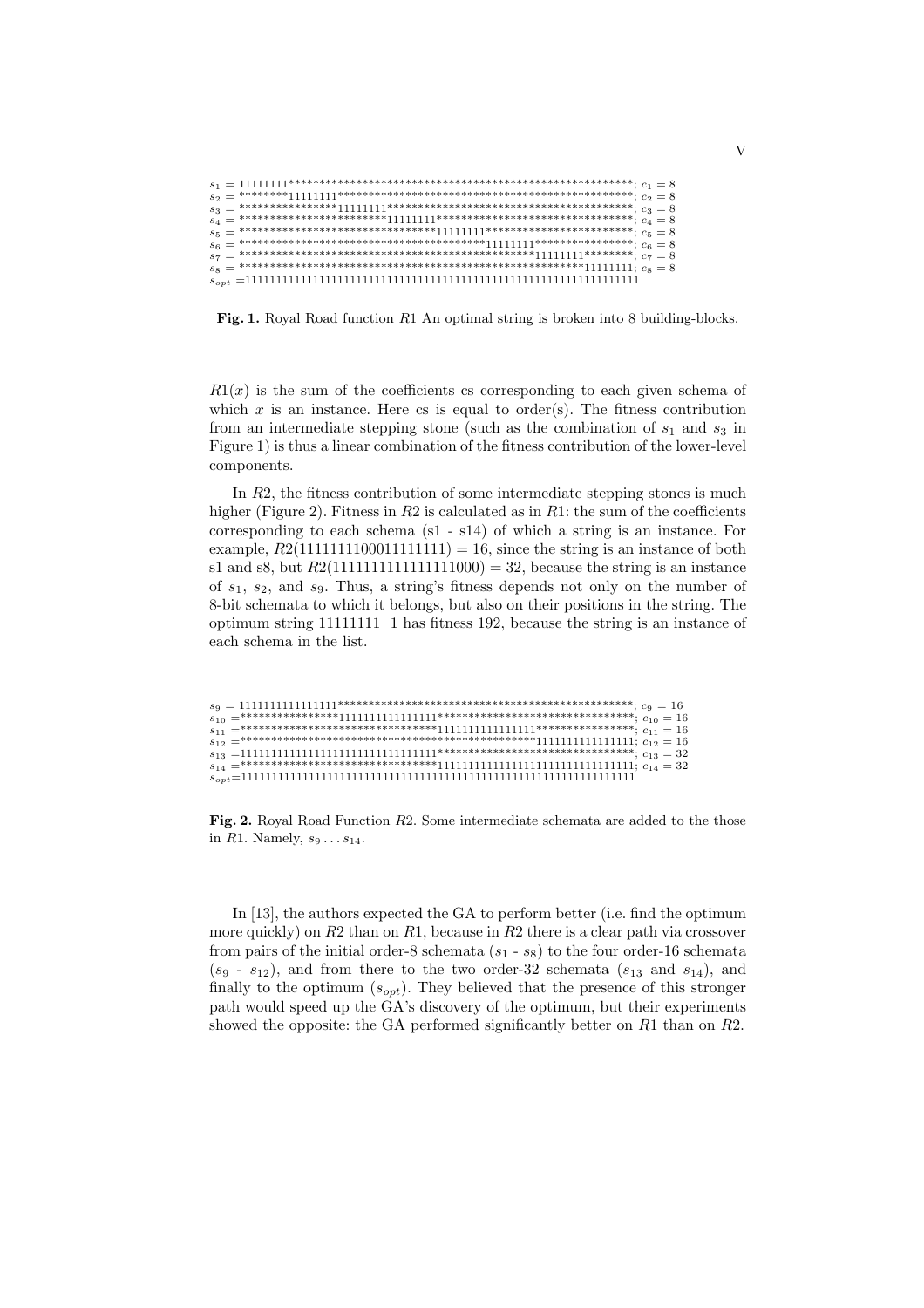# 4 Methods

As the cooperative co-evolutionary algorithm we used the multiple population approach (see Figure 3) firstly proposed by Potter and De Jong [16]; and later studied by other authors [22, 15].

```
gen = 0
for each species s do
    Pop_s(gen) = initialized populationevaluate(Pop_s(gen))
while not terminated do
    gen++
for each species s do
        Pop_s(gen) <- select(Pop_s(gen - 1))
        recombine(Pop_s(gen))
        evaluate(Pop_s(gen))
        survive(Pop_s(gen))
```
Fig. 3. The structure of a cooperative co-evolutionary algorithm (CCEA).

In order to adapt the Royal Road functions to the co-evolutionary setting, a solution string is broken into equally sized sub-strings that contain one (or more) of the original function lower-order schemata. Each of these sub-strings represents a problem subcomponent (specie), and is thus assigned to a separate population. A global solution is assembled by concatenating these sub-components. We used the simplest method of evaluating an individual in a given population; which is to couple it with the current best members of the remaining populations, apply the resulting string to the global function, and assign the resulting value as the fitness of the subcomponent. The initial fitness of each subpopulation member is computed by combining it with a random individual from each of the other species. We evaluated the CCEA by comparing its performance with that of a standard GA on several Royal Road functions (both  $R1$  and  $R2$ ). In order to maintain resemblance with the originally proposed Royal Road functions [13, 4], we used functions (both R1 and R2) with lower-order schemata (building blocks - BBs) of length 8. As regards to the string length, we considered functions of  $L = 64$  128, and 256, that is, functions containing 8, 16 and 32 of these BBs. Several numbers of sub-populations (or species, SP) were considered starting from the minimum of two species, and doubling this number up to the maximum given by the number of BBs in the function. Which corresponds to sub-populations having, respectively, a string length equal to half of the total Royal Road function length (half the number of BBs), down to sup-populations having a string length of 8 (i.e. a single BB). To set the population size of each sub-specie, we select a fixed number of individuals in the whole ecosystem, and thereafter distributed them equally among the sub-populations. For setting this ecosystem population size, we tested a range of values (64, 128, 256, and 512) and selected, for each string length and function, the size producing the best performance (see Table 1). We also select the optimal population size, in this

VI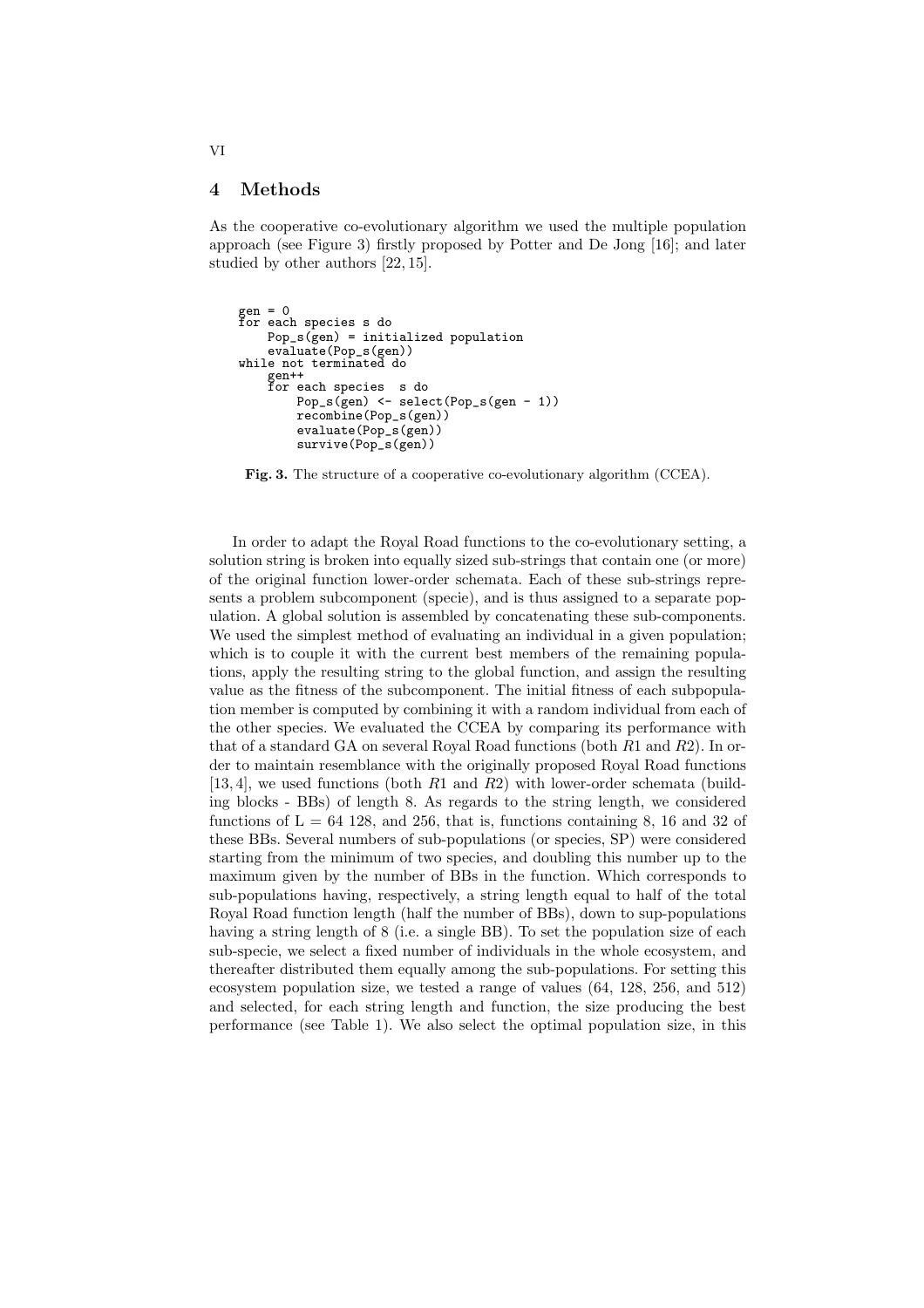range, for the SGA. The remaining algorithm components were equal for the standard and cooperative GA, and were held constant over the experiments. Specifically, we used binary tournament selection, 2-point crossover (rate  $= 0.8$ ) and bit-flip mutation (rate  $= 1/L$ ,  $L=$  chromosome length), and 50 replicas for experiments. Further methodological details and the performance measures, are described in the following section.

|      |     | $L = 64 L = 128  L = 256  L = 64 L = 128 L = 256 $ |     |    |     |     |
|------|-----|----------------------------------------------------|-----|----|-----|-----|
| SGA  | 64  | 64                                                 | 64  | 64 | 64  | 64  |
| CCEA | 128 | 256                                                | 256 | 64 | 128 | 256 |

Table 1. Optimal population sizes (in the set of: 64, 128, 245, and 512), for both SGA and CCEA. For CCEA the size producing the best performance over all the number of species tested, was considered. L stands for the Royal Road function's string length.

# 5 Empirical Results and Analysis

### 5.1 Performance comparison

For this first set of experiments, the algorithms (SGA, and CCEA with different number of species) were allowed to continue until the optimum string was discovered, and the number of evaluations of this discovery was recorded. Table 2 show the average number of evaluations  $(\times 10^2)$  to discover the optimum string, for the  $R1$  (top) and  $R2$  (bottom) functions. The standard deviations are shown within brackets. Recall that 50 replicas for each experiment were carried out.

From Table 2, we see that CCEA (with any number of species) clearly outperformed SGA on all instances studied. On average, the CCEA (with the appropriate number of species) found the optimum a factor of about two times faster on R1, and three times faster on R2. Notice that, as has been reported before, SGA performs better on  $R1$  than on  $R2$ . This is not the case, however, for CCEA where the algorithm has a similar best performance on both  $R1$  and  $R2$ . Our explanation for the improved performance of CCEA lies in the phenomenon of hitchhiking, described in section 3. By maintaining separate populations, the CCEA is able to avoid hitchhiking, since each sub-population samples independently each schema region. Thus, more than one desirable schema may appear simultaneously in the ecosystem, and thereafter these sub-components are aggregated when calculating the global function. In [12], the authors identify some features that would improve the performance of GAs as compared to other heuristic search algorithms. These are: (i) independent samples, (ii) sequestering desired schemas, and (iii) instantaneous crossover of desired schemas. It is clear that a cooperative GA contains all these features, and entails a better implementation of the building-blocks hypothesis (see section 3).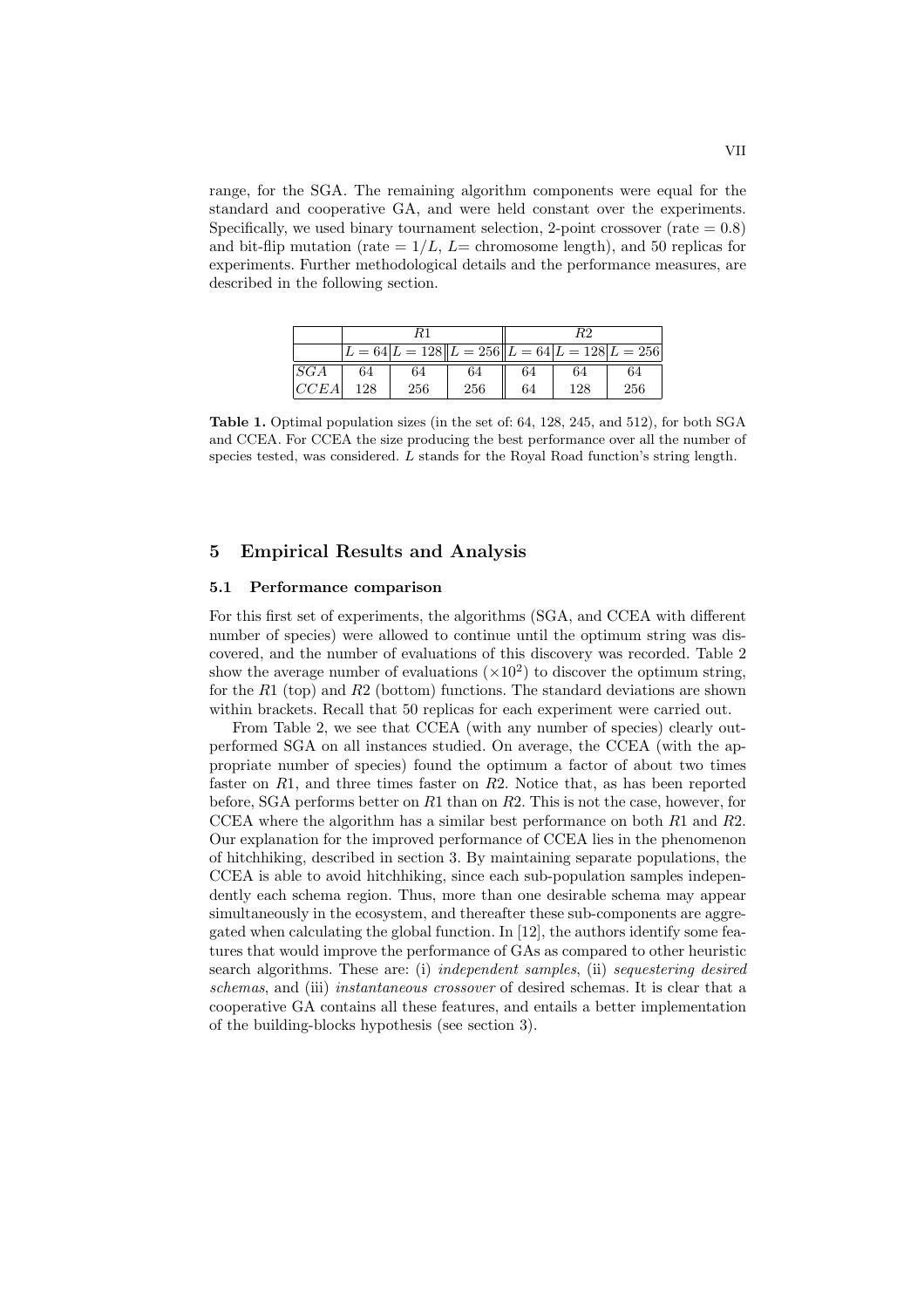| R1                |                                |                      |                    |  |  |  |
|-------------------|--------------------------------|----------------------|--------------------|--|--|--|
|                   | Algorithm $L = 64$ (8 BBs)     | $= 128 (16 B)$<br>L. | $L = 256$ (32 BBs) |  |  |  |
| SGA               | 227.8 (90.23)                  | 665.1(225.99)        | 2150.9 (805.70)    |  |  |  |
| $CCEA_2$          | 165.4 (66.22)                  | 571.4 (270.62)       | 2161.2 (768.20)    |  |  |  |
| $CCEA_4$          | 142.2 (71.56)                  | 402.2 (143.18)       | 1473.9 (577.42)    |  |  |  |
| $CCEA_8$          | 114.1(43.30)                   | 327.1 (130.71)       | 1094.8 (464.03)    |  |  |  |
| $CCEA_{16}$       |                                | 365.2 (128.84)       | 851.5 (319.73)     |  |  |  |
| $CCEA_{32}$       |                                |                      | 1140.9 (352.26)    |  |  |  |
| R <sub>2</sub>    |                                |                      |                    |  |  |  |
|                   | Algorithm $L = 64$ (8 BBs) $L$ | $= 128 (16 Bs)$      | $L = 256$ (16 BBs) |  |  |  |
| SGA               | 241.3 (119.69)                 | 947.3 (622.71)       | 3278.6 (1560.43)   |  |  |  |
| CCEA <sub>2</sub> | 173.5 (74.76)                  | 640.8 (301.91)       | 2480.1 (1141.24)   |  |  |  |
| $CCEA_4$          | 115.6 $(51.22)$                | 412.2 (214.98)       | 1432.1 (472.53)    |  |  |  |
| $CCEA_8$          | 127.0 (56.36)                  | 305.7 (92.60)        | 1094.5 (430.02)    |  |  |  |
| $CCEA_{16}$       |                                | 399.9 (142.02)       | 876.2 (330.46)     |  |  |  |
| $CCEA_{32}$       |                                |                      | 1389.2 (365.93)    |  |  |  |

**Table 2.** Average number of evaluations  $(\times 10^2)$  and standard deviations to find the optimum on the  $R1$  (top) and  $R2$  (bottom) functions. The sub-index in CCEA corresponds to the number of species.

Another interesting observation (figure 4) is that the number of species  $(SP)$ on the CCEA, that produced the best performance was consistently (with an exception of R1 with 8 BBs -  $L = 64$ ) achieved by  $SP =$  half of the number of blocks in the function. This corresponds to a sub-population string length of 16 bits, namely two 8-bits BBs. This can be more clearly appreciated in figure 4, which compares the algorithm's performance (SGA and CCEA with different number of species) on both  $R1$  and  $R2$ , with 16 and 32 blocks (L  $= 128$  and 256). Thus, the optimal number of sub-populations for the CCEA (i.e. the number of problem sub-components) is not the same as the number of pieces the function can be linearly separated into, which in principle may sound as a counter-intuitive observation. The following set of experiments, offer an explanation for this behavior.

#### 5.2 Dynamic behavior

In order to find an explanation for the observed optimal number of sub-populations in the CCEA  $(SP = \text{half of the number of blocks in the function})$ , we study in this section the algorithms's dynamic behavior. For the analysis we selected the R1 function with  $L = 128$  (16 BBs), and a CCEA with 8 and 16 sub-populations, which were the  $SP$  values producing the best performance in this scenario. Figure 5 illustrates the performance curves for both a single run (left-hand plot) and averaging 50 runs (right-hand plot). Each point in the curves represent the global objective function value of the aggregated solution. Each run lasted 50 x  $10<sup>4</sup>$  function evaluations, and the global objective value was sampled every 100 evaluations.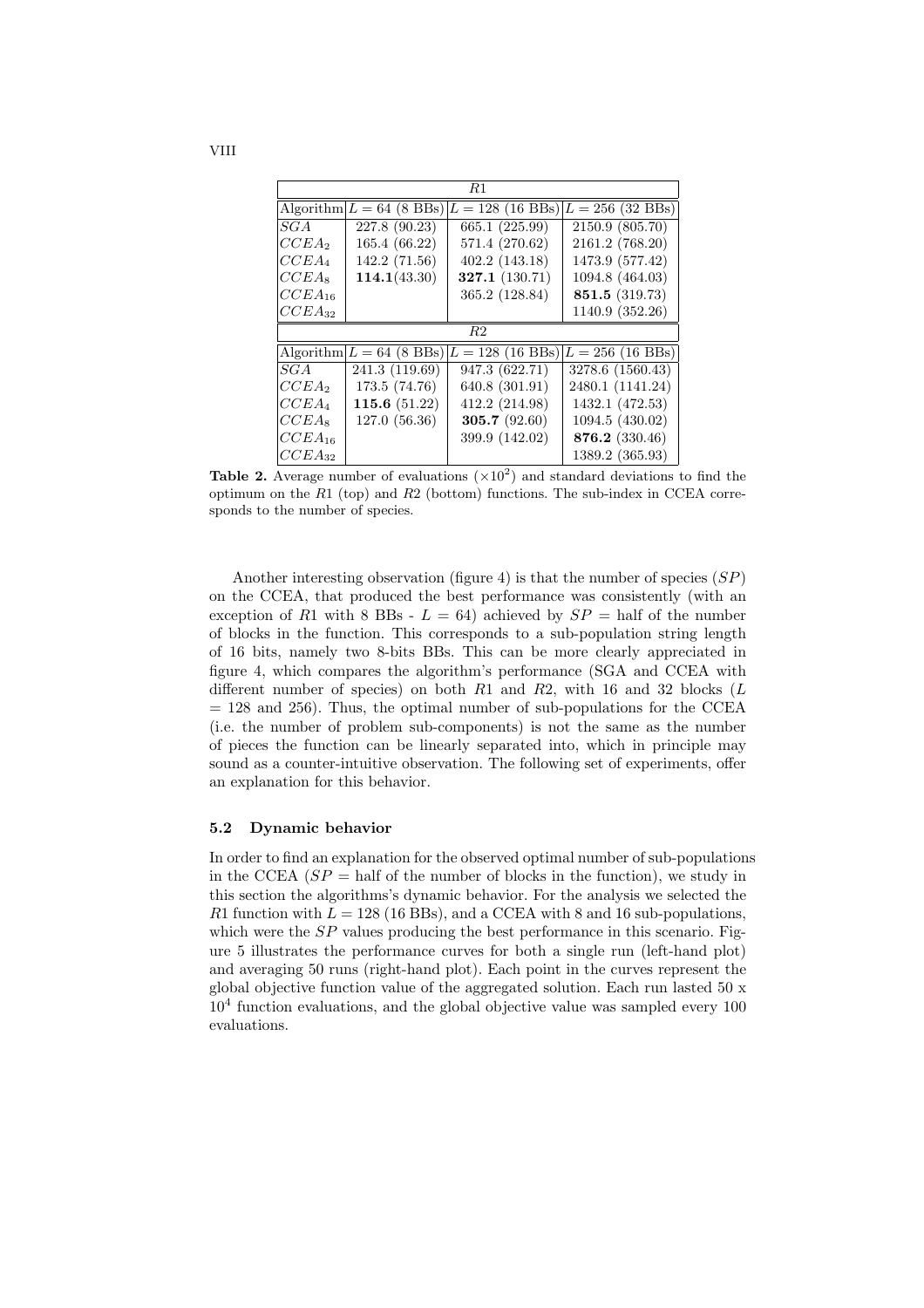

Fig. 4. Comparing the algorithms' performance on both R1 and R2 with  $L = 128$  (left plot), and  $L = 256$  (right plot). The bars measure the average number of evaluations  $(\times 10^2)$  to find the optimum.



Fig. 5. Comparing the dynamic behavior of CCEA with 8 and 16 sub-populations on a R1 function with  $L = 128$ . The left-hand plot illustrates a single run, whereas the right-hand plot, averages 50 runs.

Notice that, on average, the CCEA with 8 species outperformed the CCEA with 16 species throughout the whole run. The single run dynamics looks more complicated, with both algorithms having similar performance at the initial stages of the search, and  $CCEA_{16}$  dominating at some intermediate stage. Towards the final stages of the search, however, it is  $CCEA_8$  the algorithm producing and maintaining higher fitness values. Notice that in the process of the run, the fitness levels are discovered and lost several times before getting established, which suggests that the convergence behavior of the multi-population CCEA is slower and more complex than that of a standard GA.

The curves in figure 5 show the behavior of the aggregate solution, hiding the information about the fitness contribution of each sub-population. In order to have a closer look at the fitness contribution of each schema or BB to the global objective function, figures 6 illustrate the contribution of an example schema,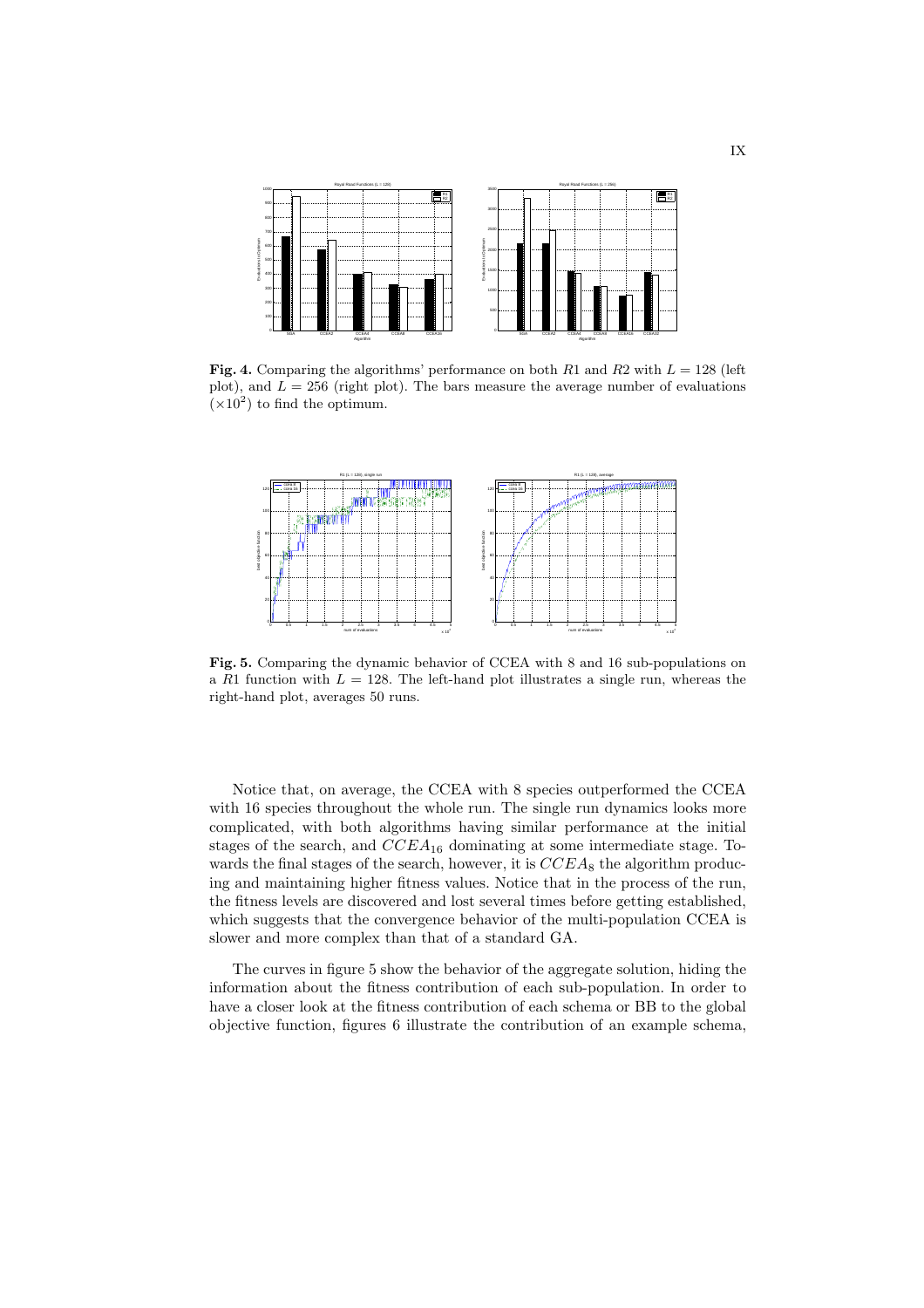without loss of generality let us select  $s<sub>9</sub>$ . Both single run (top plot) and average (bottom plot) behavior are illustrated for a the CCEA with  $8$  and  $16$  species<sup>3</sup>.



Fig. 6. Comparing the dynamic fitness contribution of a representative schema  $(s_9)$ in a CCEA with 8 (left-hand plots) and 16 (right-hand plots) species. The top plots illustrate single runs, whereas the bottom plots, the averages of 50 runs.

From the single run plots of the fitness contribution of schema 9 (figure 6, top plots), it can be seen that the CCEA with 16 species is more unstable at maintaining the BBs of 8 consecutive ones (fitness contribution of 8), in other words the BB appears and disappears more easily throughout the search. This is because when  $SP = 16$ , an individual in each sub-population is composed of a single BB, so any bit mutation would break it. This not the case with  $SP =$ 8, where each individual in a sub-population is composed by two consecutive BBs. In this scenario, a bit mutation may destroy one of the BBs, but keep the other, and the correct concatenation of the two BBs can be easily recovered by a recombination event. This behavior is also reflected by the average plots (figure 6, bottom plots) where the fitness contribution curve of schema 9 reaches lower levels (deeper drops) when  $SP = 16$  (right-hand bottom plot). This plots therefore suggest that having sub-populations composed by individuals containing two BBs instead of a single BBs, would benefit the stability and permanence of the correctly set BBs in the sub-populations, thus supporting the overall better global behavior.

<sup>&</sup>lt;sup>3</sup> The plots for all the other schemata were qualitatively similar, and are not shown due to space limits.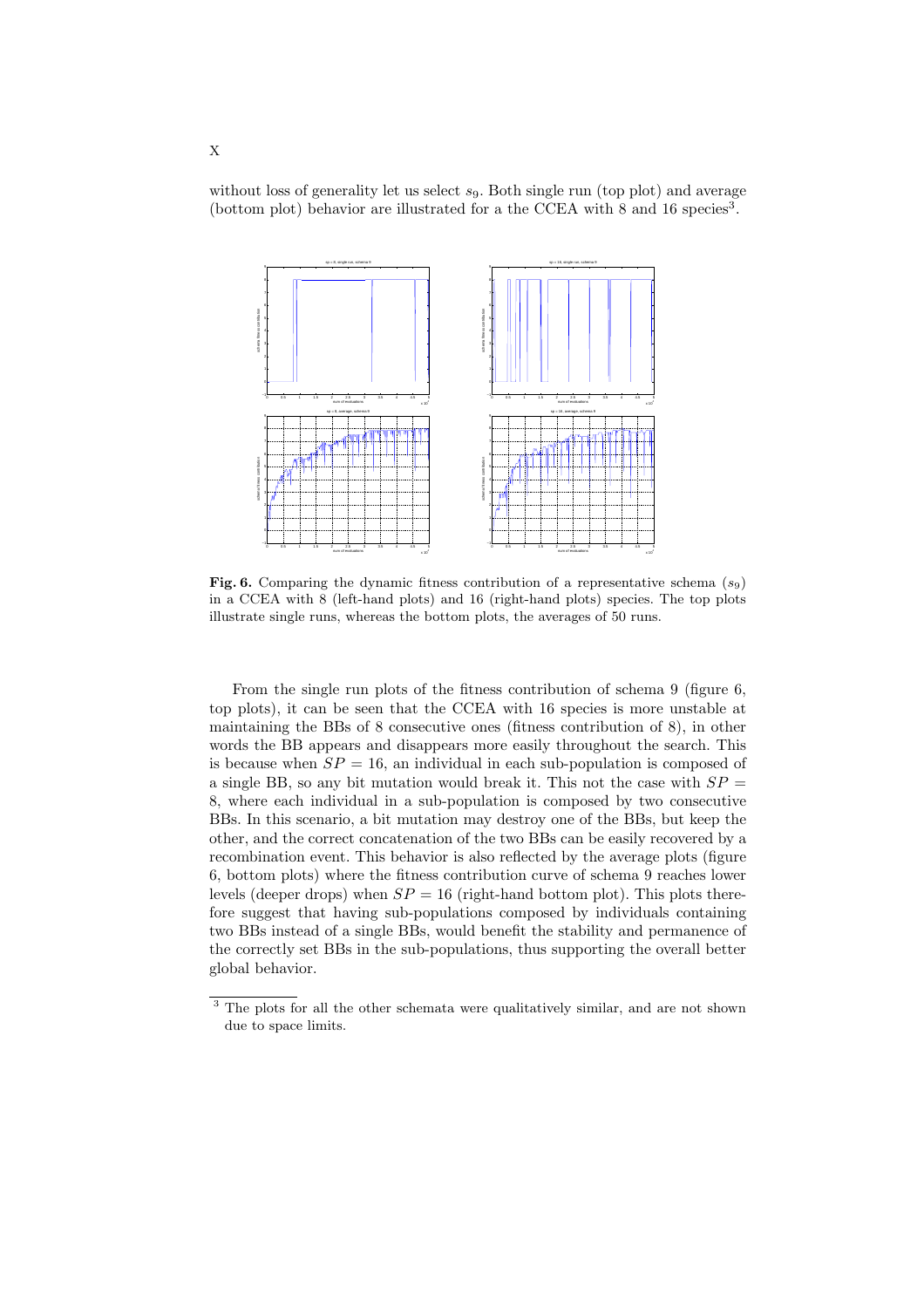### 6 Conclusions

Cooperative co-evolution is suitable to decomposable problems; consequently, we have taken advantage of the modular and hierarchical structure of the Royal Road functions to adapt them as test functions for cooperative co-evolutionary algorithms (CCEAs). Our empirical results show that a CCEA clearly outperforms a standard GA on the Royal Road functions, confirming our intuition that cooperative co-evolution helps in overcoming the so-called hitchhiking (or spurious correlation) effect, which is known to hinder the performance of evolutionary algorithms. This suggests that CEEAs may be an advantageous technique, even for static optimization, as they entail a better instantiation of the building-blocks hypothesis.

An advantage of the Royal Road functions as test functions in cooperative coevolution is that they admit several natural decompositions, which make them useful in studies testing the automated emergence of co-adapted components. Our results show that having two basic sub-components instead of a single sub-component for subpopulation produced better overall performance, which suggests that caution should be taken when manually proposing a problem decomposition.

A potential drawback of the Royal Road functions as test beds for cooperative co-evolution, is similar to that highlighted for standard evolutionary search; namely the independence (or separation) between the building blocks. To overcome this limitation, Watson et al. [20] have proposed the so called Hierarchical If-and-only-if (H-IFF) functions that have a hierarchical decomposable structure where sub-problems are not separable. In consequence, a natural extension of our contribution will be to propose a cooperative version of the H-IFF family of functions. Another interesting extension would be to compare an asses the scenarios where a single-population implementation of cooperative co-evolution (such as the Parisian approach [1]) would be advantageous over a multiple-populations one.

#### References

- 1. Pierre Collet, Evelyne Lutton, Frederic Raynal, and Marc Schoenauer, Polar IFS+parisian genetic programming=efficient IFS inverse problem solving, Genetic Programming and Evolvable Machines 1 (2000), no. 4, 339–361.
- 2. E. Dunn, G. Olague, and E. Lutton, Parisian camera placement for vision metrology, Pattern Recognition Letters 27 (2006), no. 11, 1209–1219.
- 3. Roger Eriksson and Björn Olsson, Cooperative coevolution in inventory control optimisation, Proceedings of the Third International Conference on Artificial Neural Networks and Genetic Algorithms, Springer-Verlag, 1997.
- 4. Stephanie Forrest and Melanie Mitchell, Relative building-block fitness and the building block hypothesis, Foundations of Genetic Algorithms 2 (San Mateo) (L. Darrell Whitley, ed.), Morgan Kaufmann, 1993, pp. 109–126.
- 5. John H. Holland, Adaptation in natural and artificial systems, University of Michigan Press, 1975.